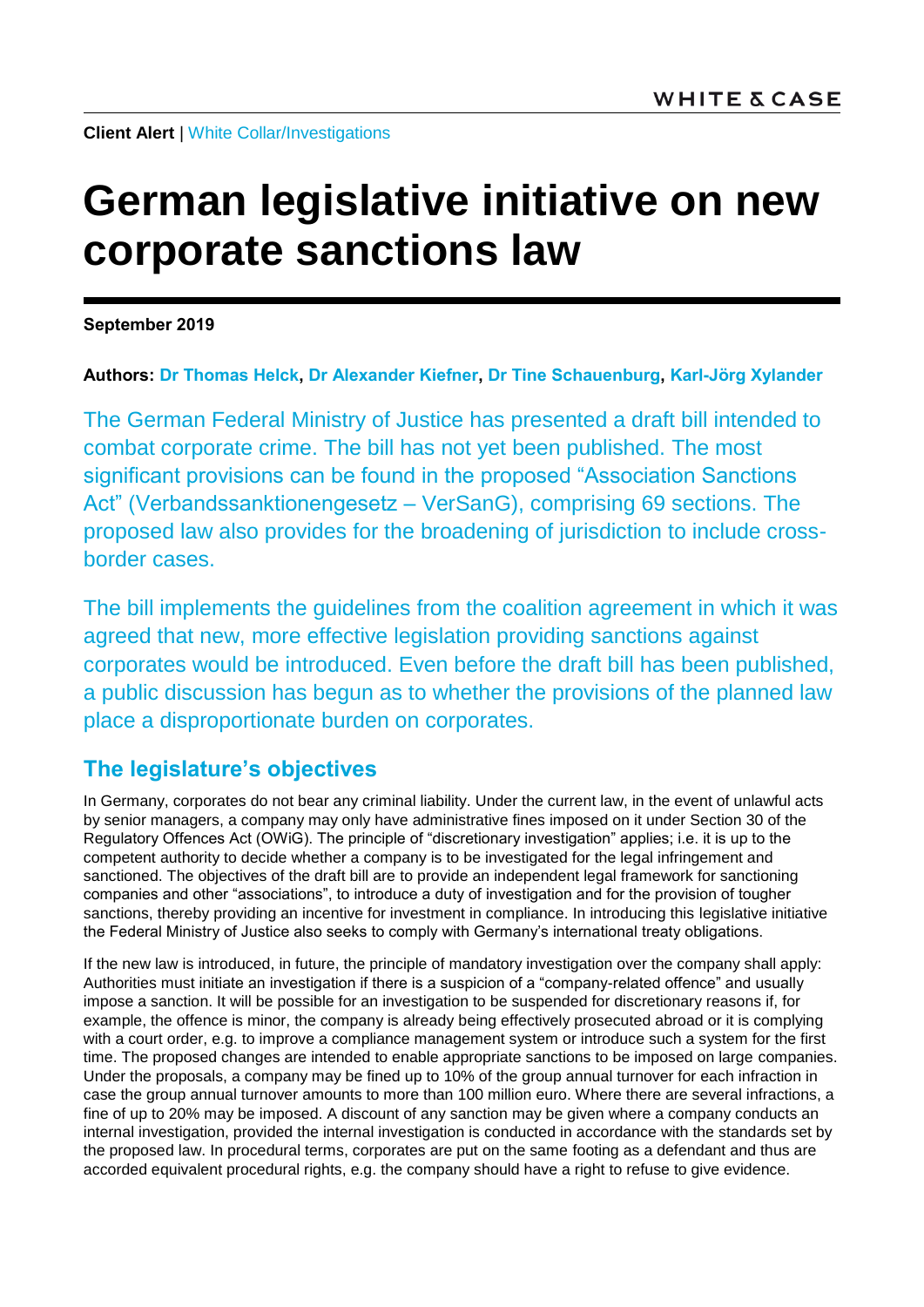### **Higher penalties and application of sanctions in cross-border cases**

Pursuant to the draft bill, a sanction against the company shall be imposed if an executive, acting in his capacity as an executive, has committed a "company-related offence". Under the proposed bill, any criminal offence that infringes the association's obligations or that enriches or is intended to enrich the association is a "company-related offence". A sanction shall also be imposed if an employee acting on behalf of the company has committed a company-related offence in circumstances where an executive was in breach of supervisory duties. It is of particular significance for foreign companies operating in Germany that in a departure from the current legal position, the new law will also apply where a foreign executive or employee commits an offence abroad, provided the company has a registered office in Germany at the time of the conduct. The individual is then usually not punishable under German law. Nonetheless, pursuant to the draft bill, a sanction is to be imposed on the company, provided that the offence is "company-related", would be regarded as a criminal offence under German criminal law (if German law was applicable) and is punishable under the laws of the state where it has been committed.

The "association sanction" is intended to be a punitive measure, attracting considerably higher penalties than the administrative fines which have been possible to date. In the case of a corporate with a group annual turnover of more than 100 million euro, a sanction of up to 10% of the group annual turnover may be imposed, and in the case of negligence up to 5%. For smaller corporates, the maximum sanction is 10 million euro. If there are several infractions, sanctions of twice as much can be imposed in each case, i.e. for large corporates up to 20% of the group annual turnover. The proceeds of the crime may also be confiscated.

Before these severe sanctions are imposed, it will be possible for more lenient action to be taken, namely a warning may be issued and the payment of the sanction suspended with conditions. Possible conditions may include, for example, improving the compliance system, proof of which must be provided by confirmation from a monitor. The existence of an effective compliance system as well as of measures to remedy compliance deficiencies, even those taken after the offence, are also to be taken into account in favour of the corporate when determining the appropriate sanction. As a means of last resort (ultimo ratio), the legislation envisages the liquidation of the association in certain cases. In addition, where a large number of people have suffered harm, the court may order the publication of its judgment.

### **Leniency in the event of an internal investigation**

The draft bill does not satisfy the calls from the fields of academic law, legal policy and legal practice to establish binding rules for internal investigations. However, in addition to the obligations to investigate suspicions that exist under German corporate law, it provides an incentive for companies to investigate – and for any investigation to comply with specified standards.

A sanction may be reduced by up to 50% where an internal investigation is conducted by the company. However, there are strict conditions for this: Sanctions may only be reduced if the corporate or a third party instructed by it makes the result of the investigation, including all significant documents and the final report, available to the prosecution authorities. An additional requirement is full cooperation with the investigation authorities and a significant contribution to clarification of the company-related offence. Moreover, the investigation may not be carried out by lawyers who act in defence of the corporate or an accused executive or employee. Finally, the investigation must comply with the principles of due process. According to the authors of the draft bill, this includes employees being allowed "freedom from self-incrimination" during interviews and being permitted to obtain legal assistance.

The law would thus provide an incentive to take investigative actions within the company. However, this comes at a high price: A defence that is exclusively aligned to the interests of the company may then no longer be possible. The authors of the draft are focused on state criminal investigation interests.

#### **Enhanced seizure opportunities**

In June 2018, in its decision in the "Volkswagen/Jones Day" case the German Federal Constitutional Court drew public attention to one of the important legal issues in internal investigations. The essential question was whether a prohibition on legal seizure exists exclusively within the defendant/defence counsel relationship or whether the attorney/client relationship between lawyer and non-accused client is also protected from seizure measures. Unlike in common-law countries, in Germany there is no general "legal privilege" for lawyers, i.e. the attorney/client relationship is not automatically exempt from criminal investigation measures.